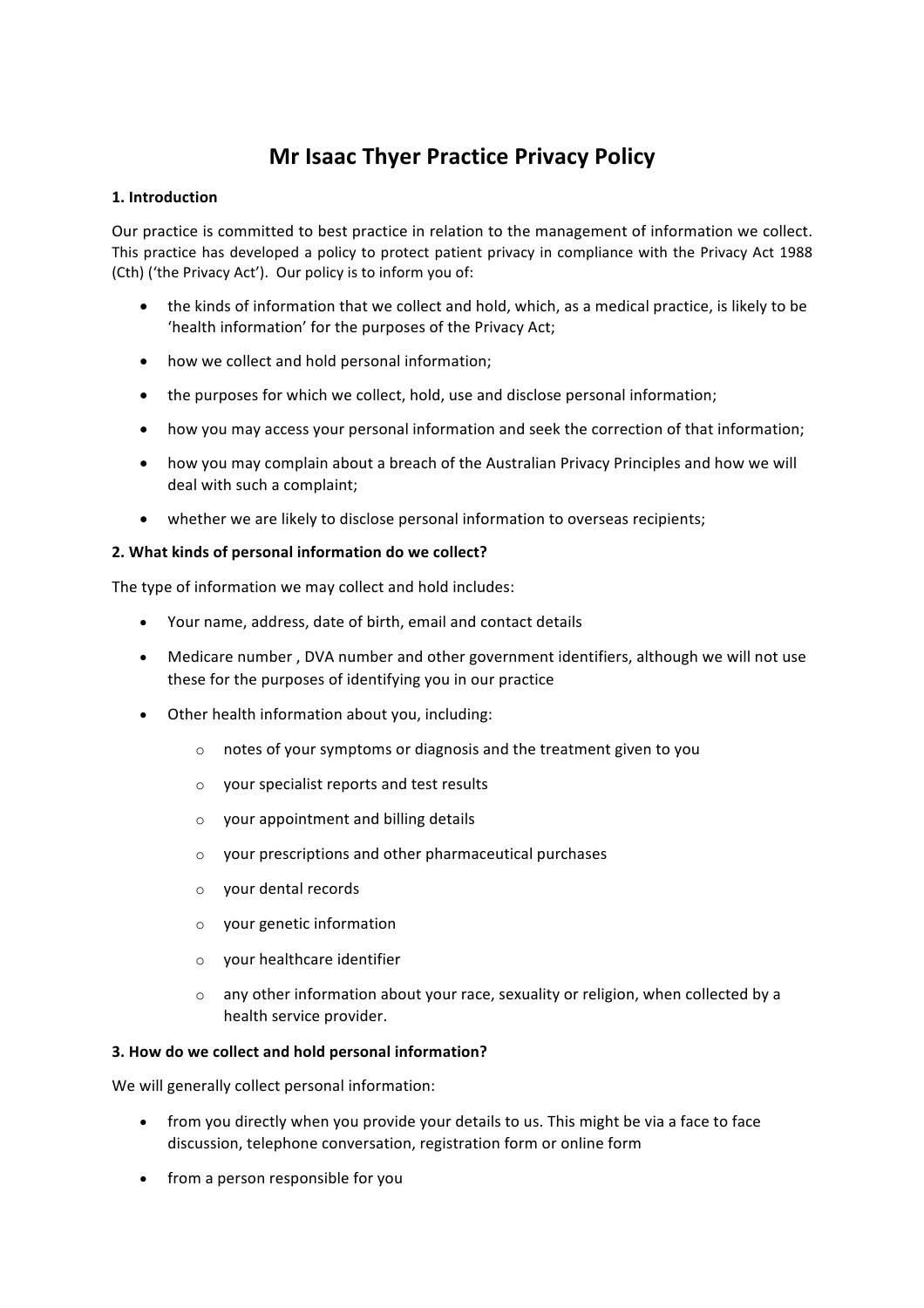• from third parties where the Privacy Act or other law allows it - this may include, but is not limited to: other members of your treating team, diagnostic centres, specialists, hospitals, the My Health Record system $^1$ , electronic prescription services, Medicare, your health insurer, the Pharmaceutical Benefits Scheme

# **4. Why do we collect, hold, use and disclose personal information?**

In general, we collect, hold, use and disclose your personal information for the following purposes:

- to provide health services to you
- to communicate with you in relation to the health service being provided to you
- to comply with our legal obligations, including, but not limited to, mandatory notification of communicable diseases or mandatory reporting under applicable child protection legislation.
- to help us manage our accounts and administrative services, including billing, arrangements with health funds, pursuing unpaid accounts, management of our ITC systems
- for consultations with other doctors and allied health professional involved in your healthcare;
- to obtain, analyse and discuss test results from diagnostic and pathology laboratories
- for identification and insurance claiming
- To liaise with your health fund, government and regulatory bodies such as Medicare, the Department of Veteran's Affairs and the Office of the Australian Information Commissioner (OAIC) (if you make a privacy complaint to the OAIC), as necessary.

#### **5. How can you access and correct your personal information?**

You have a right to seek access to, and correction of the personal information which we hold about you.

For details on how to access and correct your health record, please contact our practice as noted below under 'Contact Details':

We will normally respond to your request within 7 days.

#### **6. How do we hold your personal information?**

Our staff are trained and required to respect and protect your privacy. We take reasonable steps to protect information held from misuse and loss and from unauthorised access, modification or disclosure. This includes:

- Holding your information on our Medical Software Genie. Our computers are all password protected.
- All paperwork is scanned and then destroyed via a professional shredding service.
- Our staff sign confidentiality agreements

#### **7. Privacy related questions and complaints**

 $1$  See: https://myhealthrecord.gov.au/internet/mhr/publishing.nsf/content/home